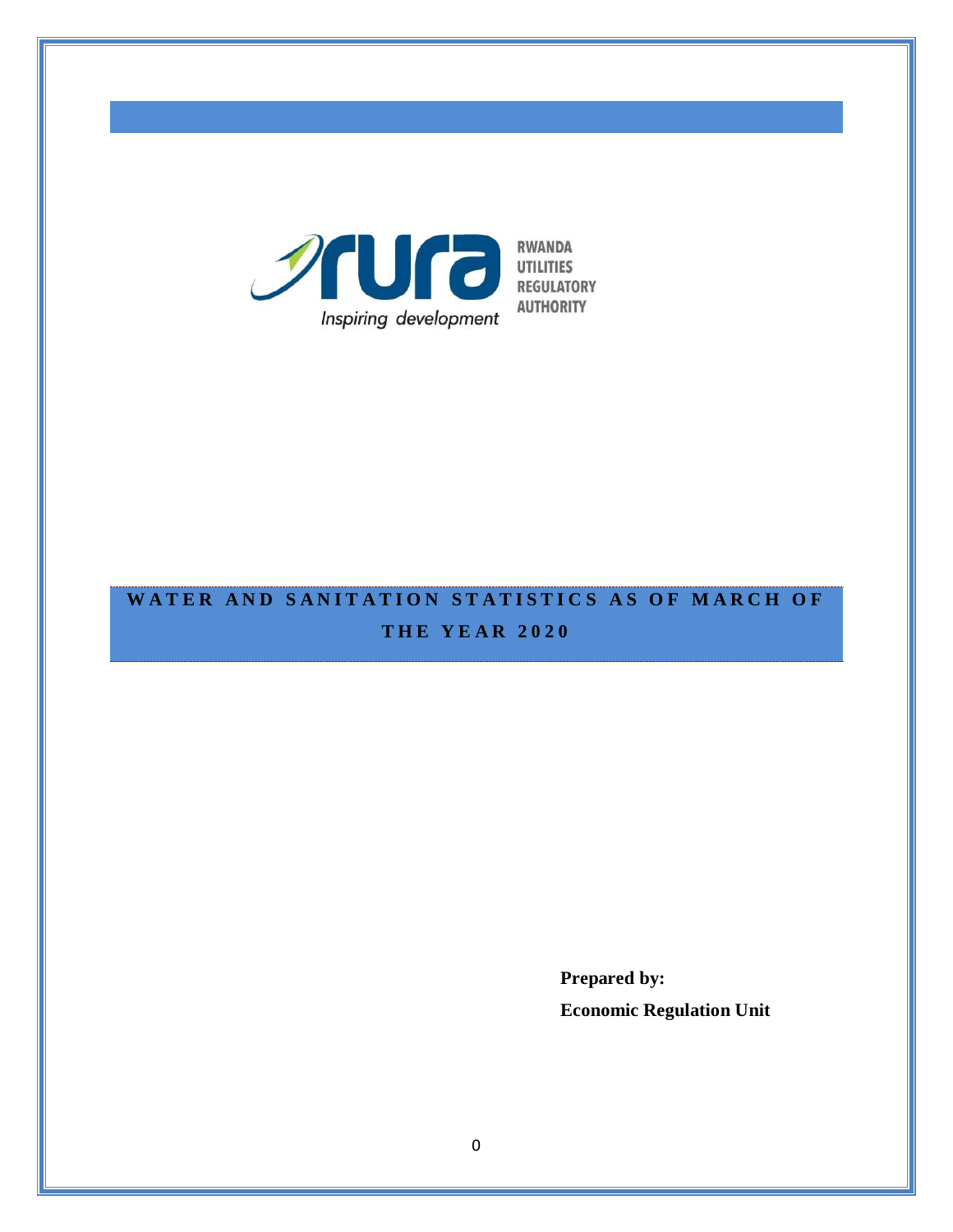# <span id="page-1-0"></span>**TABLE OF CONTENTS**

| 1.1.   |
|--------|
| 1.2.   |
| 1.3.   |
|        |
| 1.3.2. |
| 1.4    |
|        |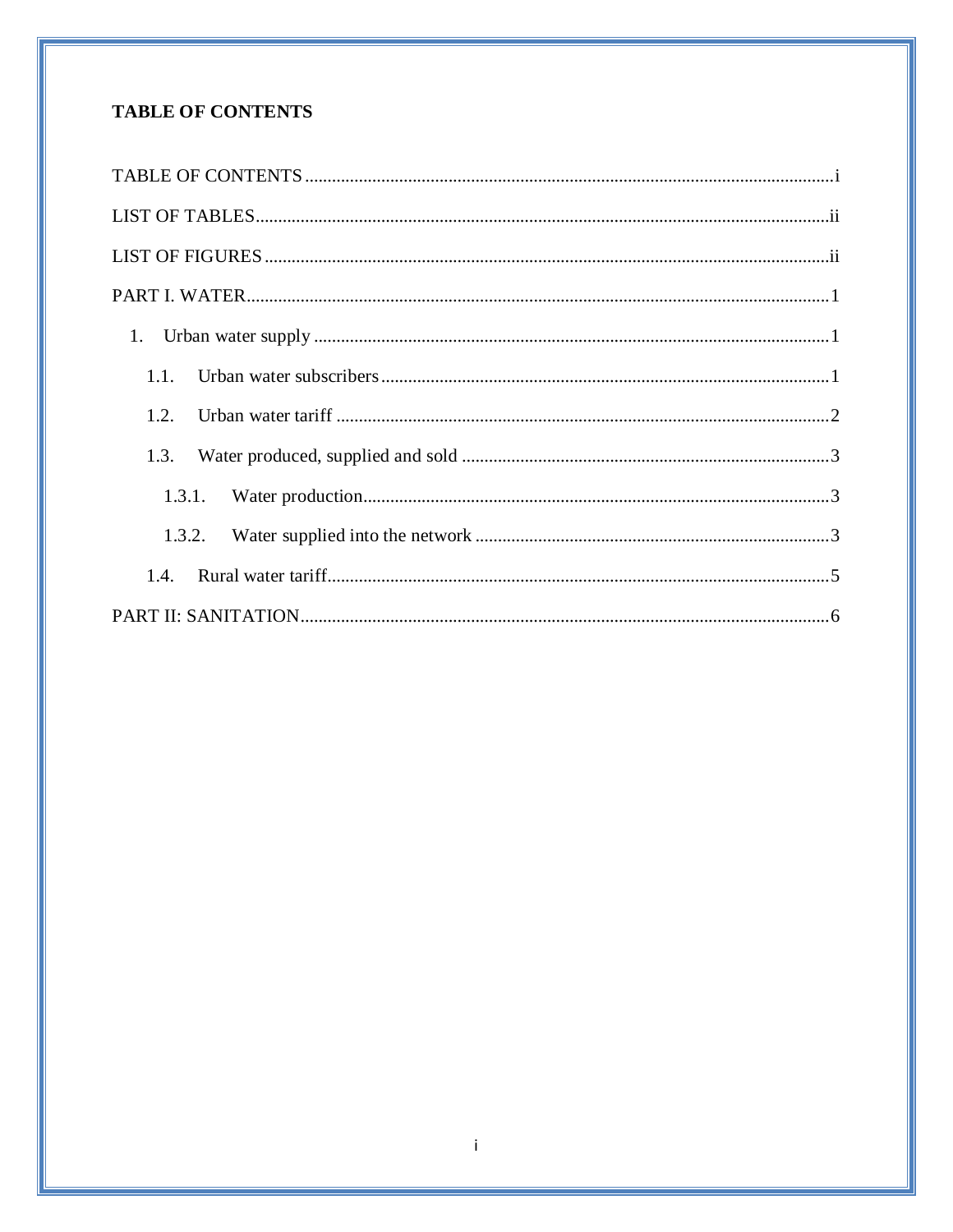# <span id="page-2-0"></span>**LIST OF TABLES**

| Table 1: Urban water subscribers per province and City of Kigali as of March 2020              |  |
|------------------------------------------------------------------------------------------------|--|
|                                                                                                |  |
| Table 3: Applicable tariff for WASAC customers by consumption block (VAT exclusive) 2          |  |
| Table 4: Water supplied, sold and non-revenue water (NRW) as of the first quarter 20204        |  |
|                                                                                                |  |
|                                                                                                |  |
|                                                                                                |  |
| Table 8: Maximum tariff for solid waste collection and transportation in the City of Kigali  8 |  |

# <span id="page-2-1"></span>**LIST OF FIGURES**

| Figure 2: Water production $(m^3)$ per treatment plant as of the 1 <sup>st</sup> quarter 20203     |  |
|----------------------------------------------------------------------------------------------------|--|
|                                                                                                    |  |
| Figure 4: Distribution of rural water service providers' licenses as of March 2020                 |  |
| Figure 5: Distribution of solid waste collection and transportation operators across provinces and |  |
|                                                                                                    |  |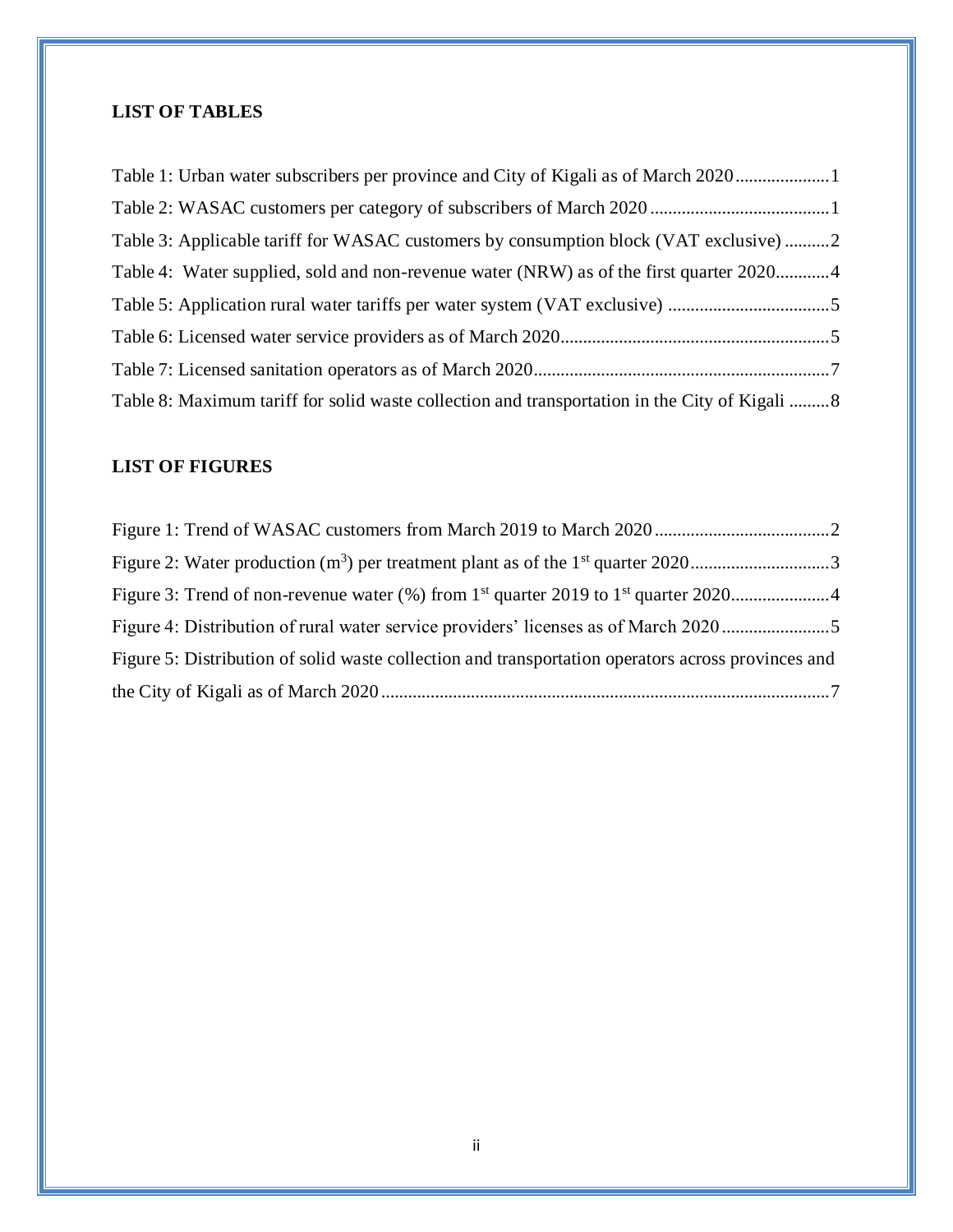#### <span id="page-3-0"></span>**PART I. WATER**

#### <span id="page-3-1"></span>**1. Urban water supply**

#### <span id="page-3-2"></span>**1.1. Urban water subscribers**

As of March 2020, the number of urban and peri-urban water subscribers served by WASAC Ltd increased to 225,989 from 222,566 connections recorded at the end of December 2019. This represents an increase of 1.5 percent. The 51% of these connections are in the City of Kigali while 49% of them are distributed in provinces. This difference is primarily due to the fact that, some water connections located in provinces are supplied by Rural Water Service Providers.

| <b>Province</b>   | Q4 2019 | Q1 2020 | Variation $(\% )$ |
|-------------------|---------|---------|-------------------|
| City of Kigali    | 114,678 | 115,804 | 1.0               |
| Southern province | 28,705  | 29,093  | 1.4               |
| Western province  | 21,657  | 21,920  | 1.2               |
| Northern province | 19,011  | 19,293  | 1.5               |
| Eastern province  | 38,515  | 39,879  | 3.5               |
| <b>Total</b>      | 222,566 | 225,989 | 1.5               |

<span id="page-3-3"></span>**Table 1: Urban water subscribers per province and City of Kigali as of March 2020**

**Source: WASAC, March 2020**

<span id="page-3-4"></span>All of these water subscribers are categorised as residential, non-residential, industrial customers as well as public standpipes. The following table indicates the distribution of urban water subscrobers per customer category.

| <b>Category of customers</b> | Q4 2019 | Q1 2020 | Variation $(\%)$ |
|------------------------------|---------|---------|------------------|
| Residential connections      | 202,994 | 206,113 | 1.5              |
| Non-residential connections  | 14,720  | 14,990  | 1.8              |
| Industrial connections       | 232     | 240     | 3.4              |
| Public standpipes            | 4,620   | 4,646   | 0.6              |
| <b>Total</b>                 | 222,566 | 225,989 | 1.5              |

**Table 2: WASAC customers per category of subscribers of March 2020**

**Source: WASAC, March 2020**

At the end of the quarter under review, 91.2% of urban and peri-urban water subscribers fall under residential category, whereas the remaining 8.8% are in the category of non-residential, industrial, and public standpipes.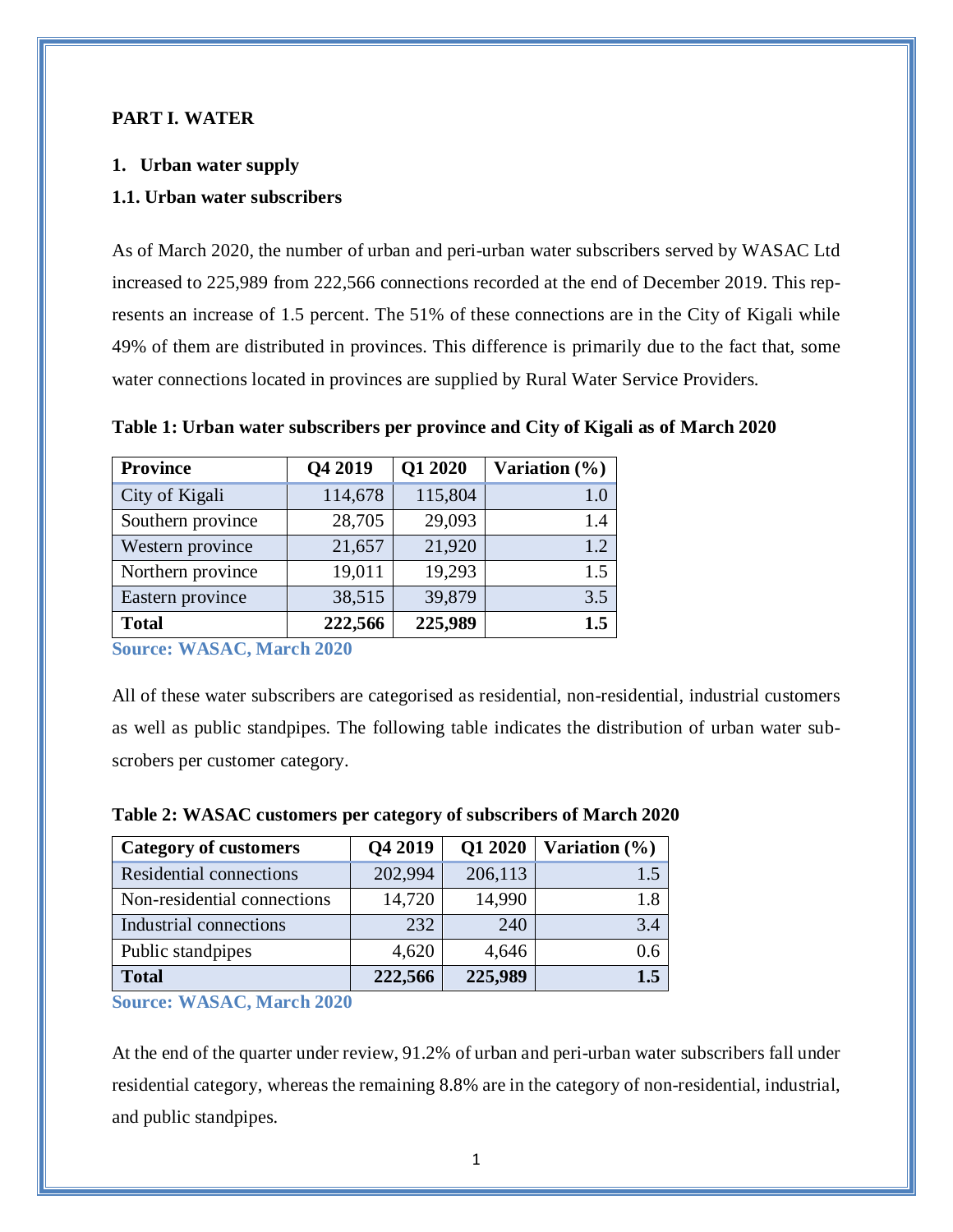

<span id="page-4-2"></span>**Figure 1: Trend of WASAC customers from March 2019 to March 2020**

**Source: WASAC, March 2020**

At the end of March 2020, the number of connected customers increased to 225,989 from 213,326 recorded at the end of March of the year 2019, representing an increase of 5.9%.

## <span id="page-4-0"></span>**1.2. Urban water tariff**

<span id="page-4-1"></span>

|  |  | Table 3: Applicable tariff for WASAC customers by consumption block (VAT exclusive) |
|--|--|-------------------------------------------------------------------------------------|
|--|--|-------------------------------------------------------------------------------------|

| <b>Customer category</b> | <b>Monthly con-</b><br>sumption block | <b>Tariff up to Jan</b><br>2019 (Frw/m3) | <b>Current tariff</b><br>(Frw/m3) | Variation $(\% )$ |
|--------------------------|---------------------------------------|------------------------------------------|-----------------------------------|-------------------|
| Public taps              | N/A                                   | 323                                      | 323                               | $0.0\,$           |
| Residential              | $0-5m3$                               | 323                                      | 340                               | 5.3               |
|                          | $6 - 20m3$                            | 331                                      | 720                               | 117.5             |
|                          | $21 - 50m3$                           | 413                                      | 845                               | 104.6             |
|                          | $> 50 \,\mathrm{m}$ 3                 | 736                                      | 877                               | 19.2              |
| Non Residential          | $0-50m3$                              | 736                                      | 877                               | 19.2              |
|                          | $> 50 \text{ m}$ 3                    | 847                                      | 895                               | 5.7               |
| Industries               | N/A                                   | 736                                      | 736                               | $0.0\,$           |

**Source: RURA,March 2020**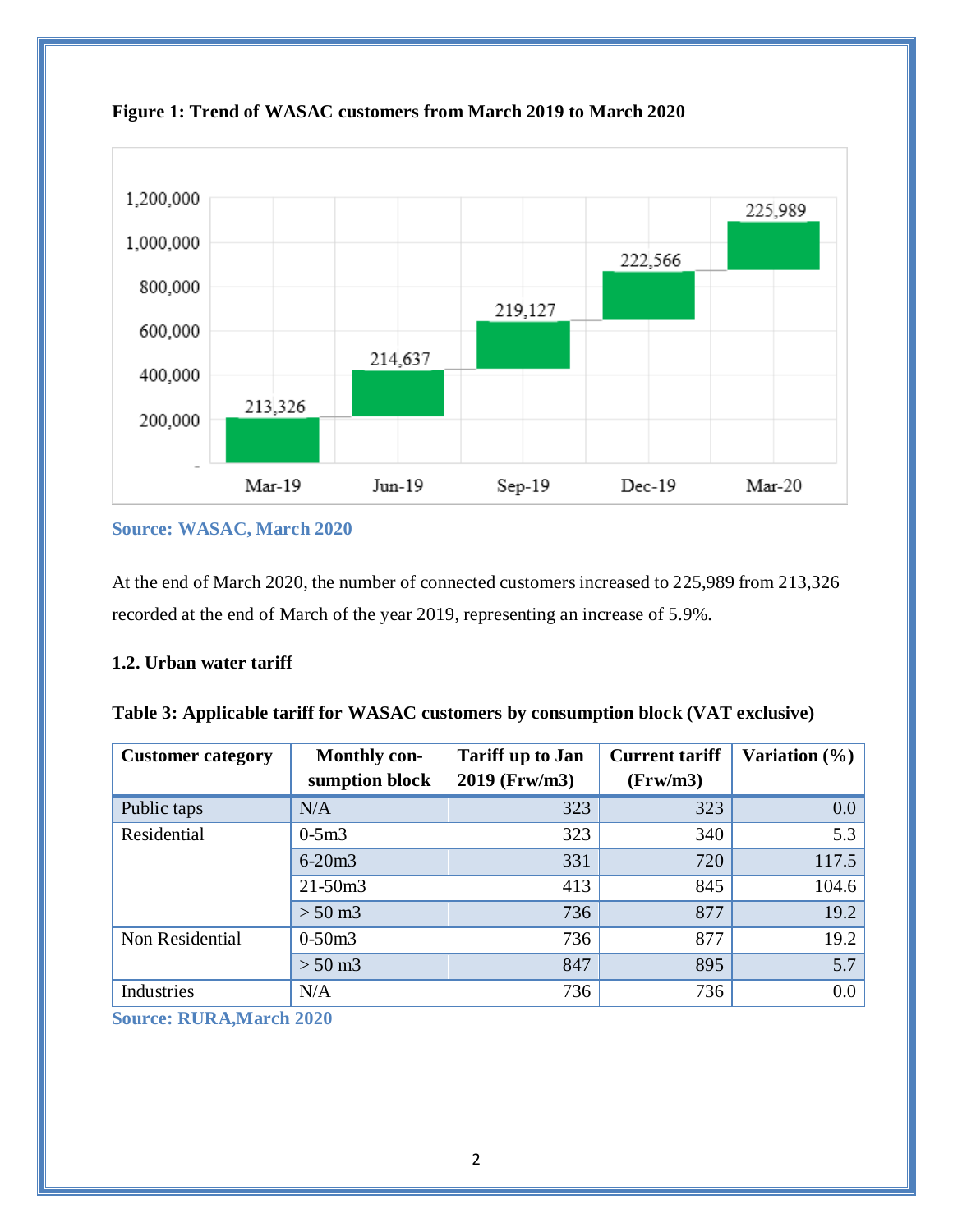#### <span id="page-5-0"></span>**1.3.Water produced, supplied and sold**

#### <span id="page-5-1"></span>**1.3.1. Water production**

During this quarter under review, the total quantity of water produced by WASAC Ltd for suppling in its service area stood at 13.3 million cubic meters. The below figure shows the quantity of water producted in the first quarter of year 2020 with respect to water treatment plant.



<span id="page-5-3"></span>

#### **Source: WASAC, March 2020**

#### <span id="page-5-2"></span>**1.3.2. Water supplied into the network**

During this quarter under review, the quantity of water supplied into network was 12.9 million cubic meters whereas 7.1 million cubic meters were billed. The difference of 419,097 cubic meter between water produced  $(13,365,375 \text{ m}^3)$  and supplied  $(12,946,278 \text{ m}^3)$  is an estimated water losses in the WTPs and own use mainly for back washing and network flushing.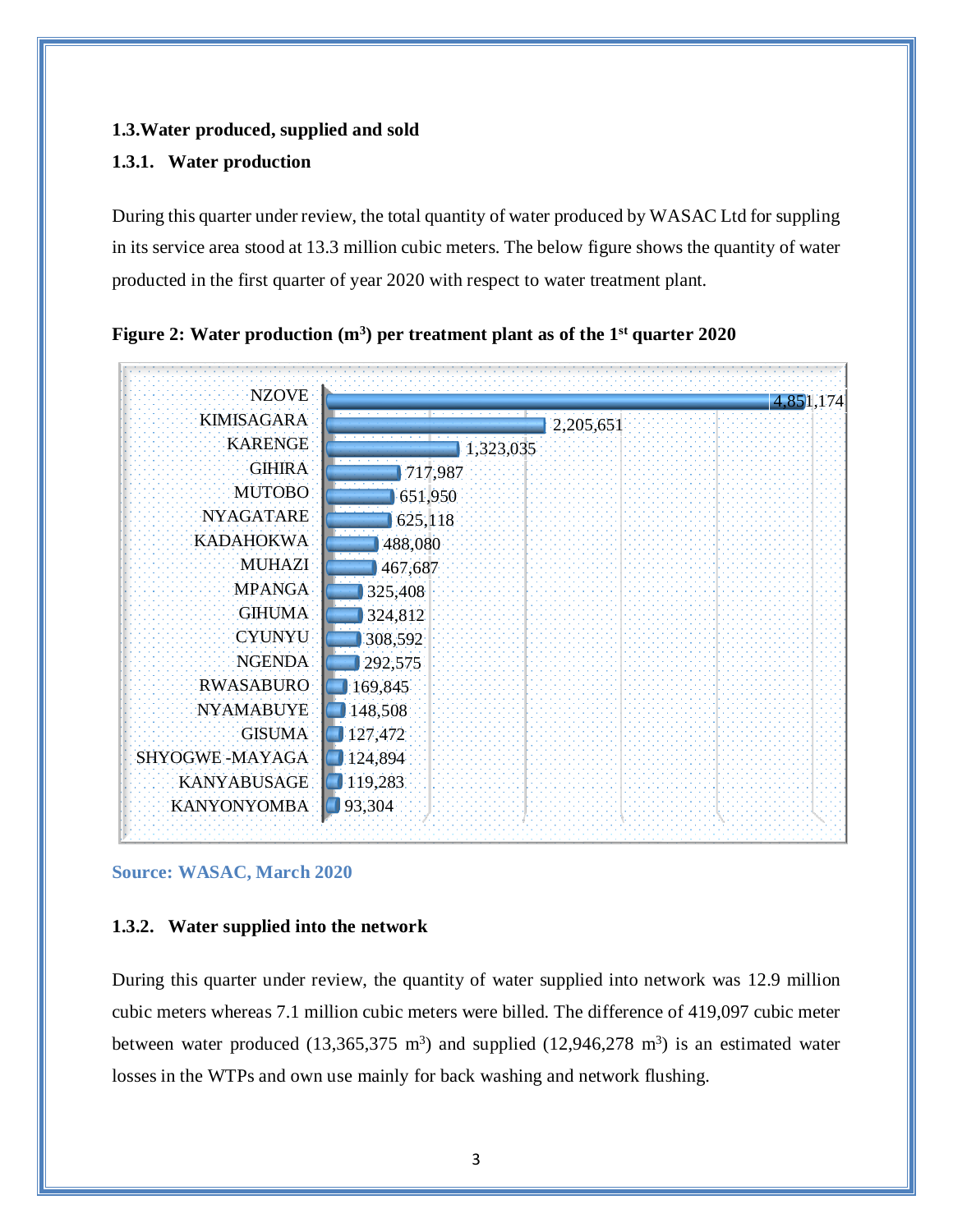| <b>Branches</b> | Water supplied $(m^3)$ | Water sold $(m^3)$ | $NRW(m^3)$ | NRW $(% )$ |
|-----------------|------------------------|--------------------|------------|------------|
| Kigali City     | 7,957,346              | 4,454,649          | 3,502,697  | 44.0       |
| <b>Bugesera</b> | 380,983                | 228,824            | 152,159    | 39.9       |
| Gicumbi         | 148,351                | 83,124             | 65,227     | 44.0       |
| Huye            | 457,262                | 261,472            | 195,790    | 42.8       |
| Karongi         | 119,187                | 68,853             | 50,334     | 42.2       |
| Muhanga         | 305,835                | 171,022            | 134,813    | 44.1       |
| Musanze         | 651,701                | 443,787            | 207,914    | 31.9       |
| <b>Ngoma</b>    | 162,257                | 95,143             | 67,114     | 41.4       |
| Nyagatare       | 611,920                | 231,363            | 380,557    | 62.2       |
| Nyamagabe       | 126,187                | 86,416             | 39,771     | 31.5       |
| Nyanza          | 230,612                | 122,245            | 108,367    | 47.0       |
| Rubavu          | 703,248                | 408,293            | 294,955    | 41.9       |
| Ruhango         | 110,676                | 62,258             | 48,418     | 43.7       |
| Rusizi          | 308,590                | 154,851            | 153,739    | 49.8       |
| Rwamagana       | 672,123                | 328,231            | 343,892    | 51.2       |
| <b>Total</b>    | 12,946,278             | 7,200,531          | 5,745,747  | 44.4       |

<span id="page-6-0"></span>**Table 4: Water supplied, sold and non-revenue water (NRW) as of the first quarter 2020**

**Source: WASAC, March 2020**

<span id="page-6-1"></span>



**Source: WASAC, March 2020**

The chart above illustrates that 44.4 percent of water supplied within all branches as of March 2020 was water losses due mainly to illegal connections, leakages, road construction, metering inaccuracies, meter bursts, meter blocked, natural disasters and stealing water by moving meters.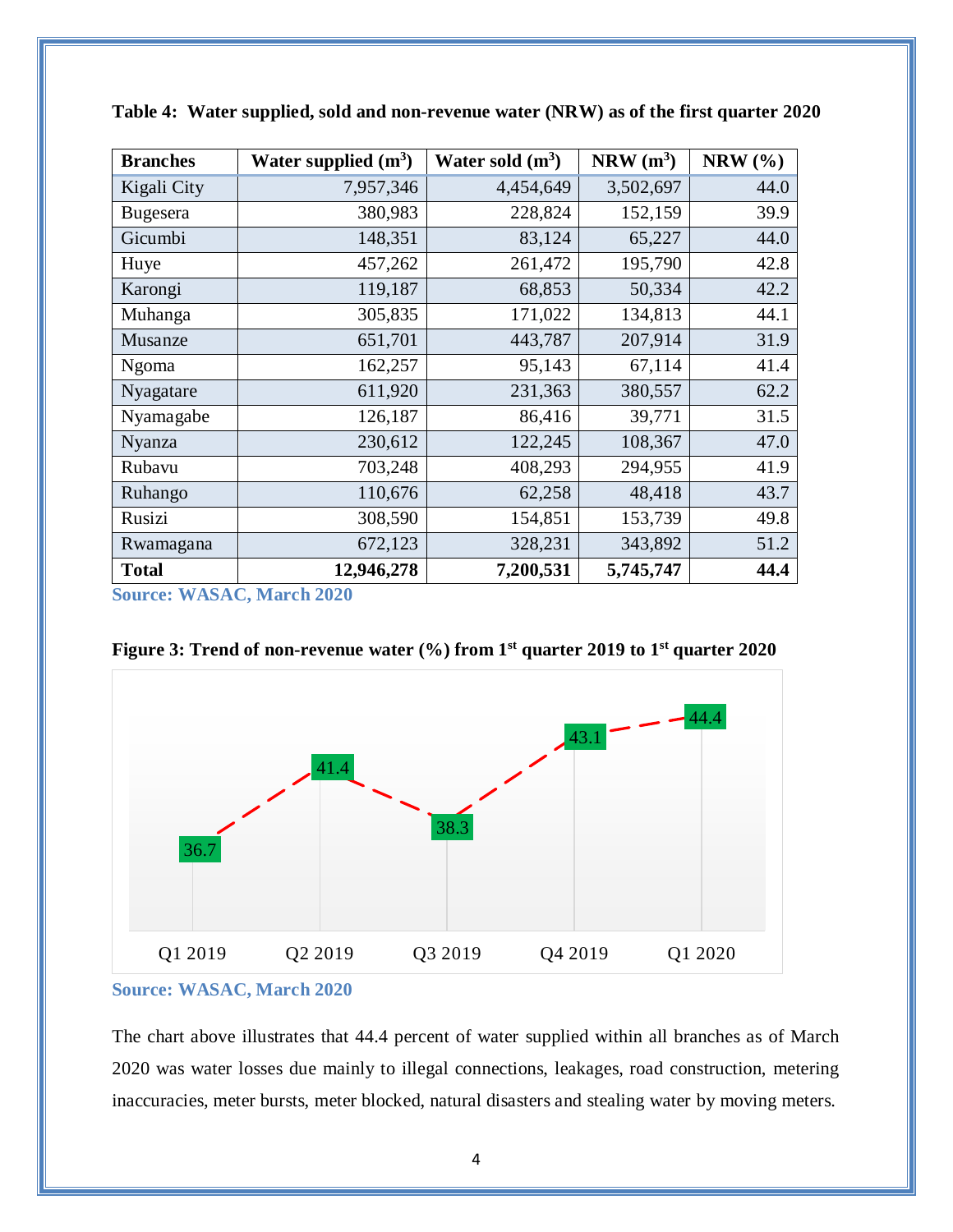# <span id="page-7-0"></span>**1.4. Rural water tariff**

| <b>Water system</b> | Tariff RWF/m <sup>3</sup> | <b>Tariff RWF/Jerrican</b> |
|---------------------|---------------------------|----------------------------|
| Gravity             | 287                       |                            |
| Electricity pumping | 731                       |                            |
| Diesel Pumping      | 921                       |                            |
| Turbo               | 689                       |                            |
| Complex System      | 597                       | 14                         |

## <span id="page-7-1"></span>**Table 5: Rural water tariffs per water system (VAT exclusive)**

**Source: Board Decision N°06/BD/ER-LER/RURA/2016**

# <span id="page-7-2"></span>**Table 6: Licensed water service providers as of March 2020**

| <b>Category of license</b>                                                           | <b>Number of licensees</b> |
|--------------------------------------------------------------------------------------|----------------------------|
| Urban Water Supply (Water Utility- WU)                                               |                            |
| <b>Bulk Water Supply License (BWS)</b>                                               |                            |
| Rural Water Supply (Management of Complex Water Supply Infrastruc-<br>$ture-(MCWSI)$ |                            |
| Rural Water Supply (Water Supply Infrastructure Management-WSIM)                     | 63                         |
| <b>Source: RURA, March 2020</b>                                                      |                            |

<span id="page-7-3"></span>As of March 2020, one (1) Urban Water Supply, one (1) for Bulk Water Supply, one (1) for Management of Complex Rural Water Supply Infrastructure, and sixty-three (63) for Rural Water Supply Infrastructure Management licenses were issued.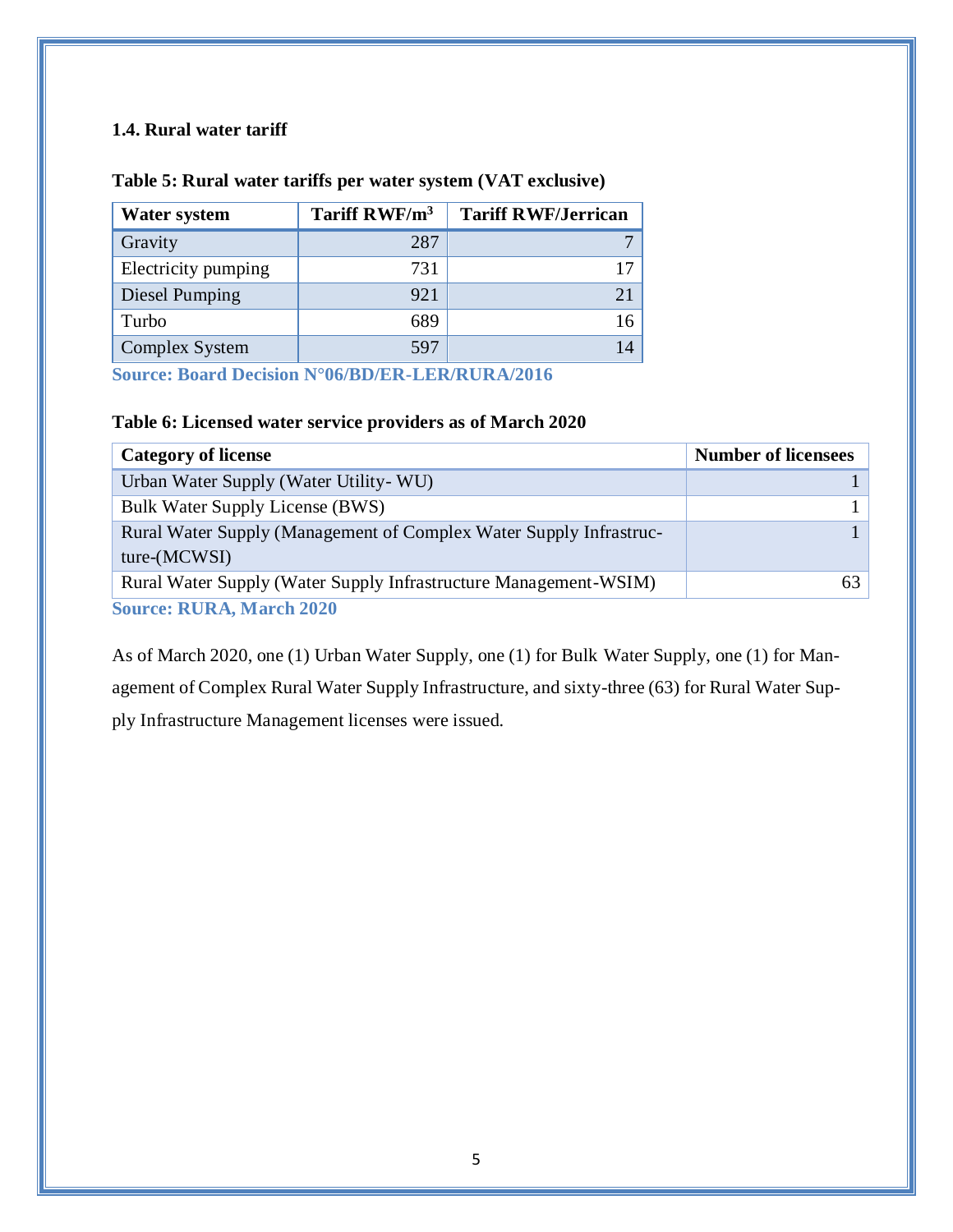

**Figure 4: Distribution of rural water service providers' licenses as of March 2020**

### **Source: RURA, March 2020**

<span id="page-8-0"></span>At the end of March 2020 , twenty-four (25 licenses were provided to rural water service operators for serving in Western province, fifteen (15) in Southern province, fourteen (13) in Northern province, nine (9) in Eastern province and two (2) licensees in the City of Kigali.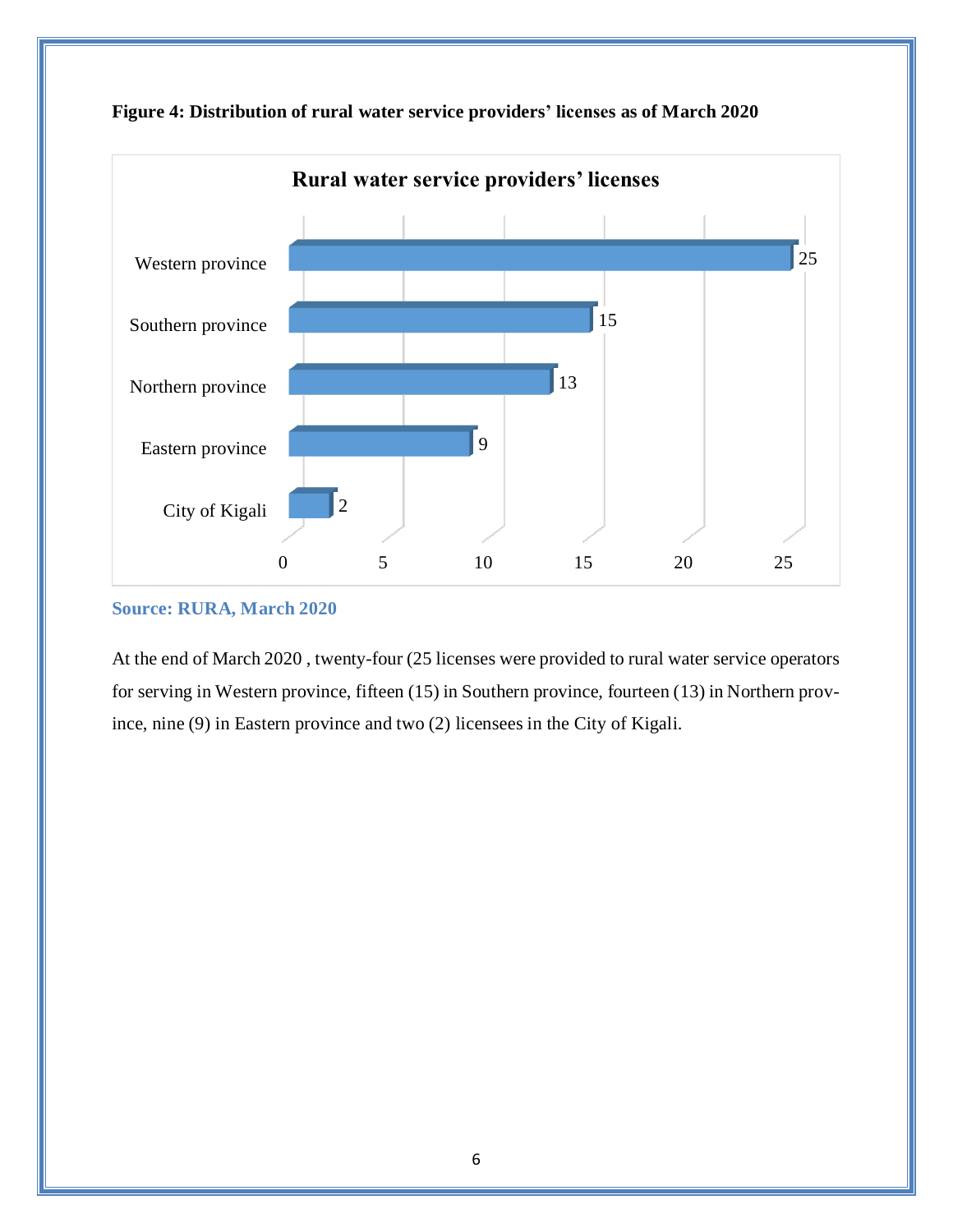# **PART II: SANITATION**

At the end of March 2020, two hundred and fourteen (214) cleaning services, seven (7) liquid waste water treatment system, six (6) liquid solid waste collection and transportation, five (6 solid waste recycling services, two (2) treatment of hazardous waste management, and thirty one (31) solid waste collection and transportation licenses were issued in the need to increase the hygiene and cleaning services in Rwanda.

#### <span id="page-9-0"></span>**Table 7: Licensed sanitation operators as of March 2020**

| <b>Category of license</b>                 | <b>Number of licensees</b> |
|--------------------------------------------|----------------------------|
| Cleaning services                          | 214                        |
| Liquid wastewater treatment system         | ⇁                          |
| Liquid waste collection and transportation | 6                          |
| Solid waste recycling servives             | 6                          |
| Treatment of hazardous waste management    | $\overline{2}$             |
| Solid waste collection and transportation. | 31                         |
| <b>Source: RURA, March 2020</b>            |                            |

<span id="page-9-1"></span>**Figure 5: Distribution of solid waste collection and transportation operators across provinces and the City of Kigali as of March 2020**



#### **Source: RURA, March 2020**

The 42 percent of recorded licenses for the collection and transportation of sold wastes were in City of Kigali whereas 58 percent were in the provinces.